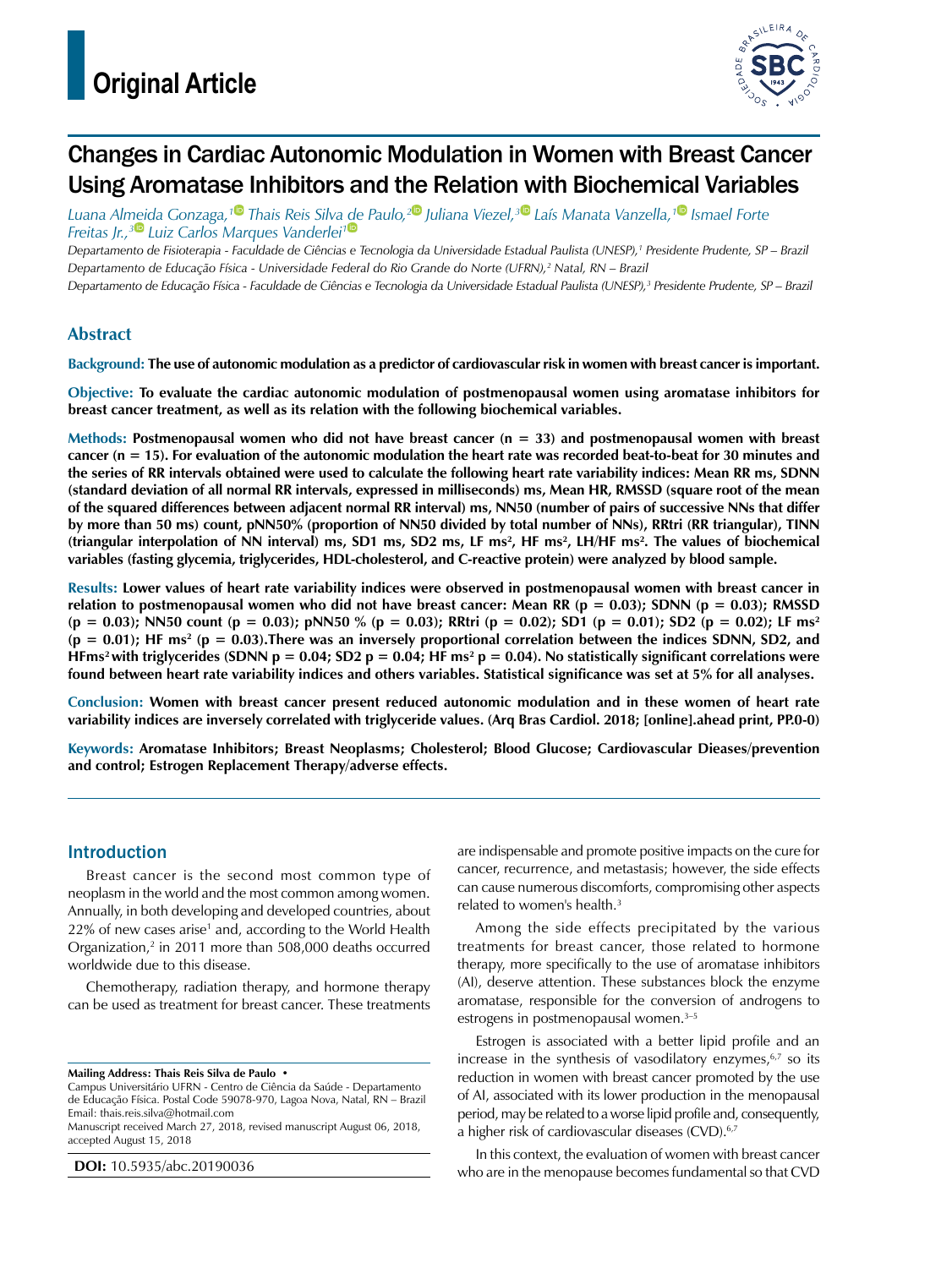can be avoided and/or prevented. Autonomic modulation analysis can be used for this purpose since the autonomic nervous system (ANS) is one of the components involved in the etiology and consequences of cardiovascular disorders caused by the treatment of breast cancer.<sup>8,9</sup>

The use of autonomic modulation as a predictor of cardiovascular risk in women with breast cancer was evidenced by Lakoski et al.,<sup>9</sup> who identified autonomic dysfunctions in these women characterized by increased sympathetic modulation and decreased parasympathetic modulation, suggesting a higher risk of CVD in women with breast cancer.

As can be observed, the risk of CVD in women with menopausal breast cancer may be related to a reduction in autonomic modulation and worsening of the lipid profile, which can be precipitated by both menopause and the use of AI.10,11

These women are also more prone to weight gain after chemotherapy and, consequently, to suffer changes in visceral adiposity, leading to changes in lipid profile and insulin resistance.3 In addition, elevated levels of inflammation have been observed in cancer patients, $12$  a condition also responsible for lower survival in these patients.12,13

However, the correlation between autonomic modulation and these factors has not been explored. Therefore, investigating the autonomic modulation of women with breast cancer in menopause who use AI and the relationship with cardiovascular biochemical variables could improve the targeting of future treatments and quality of life of women with breast cancer.

In this context, this study aimed to evaluate the cardiac autonomic modulation of postmenopausal women using AI to treat breast cancer, as well as its relationship with the following cardiovascular biochemical variables: fasting glycemia, triglycerides, HDL cholesterol, and C-reactive protein (CRP).

## Methods

This is a cross-sectional study, carried out from March 2015 to July 2016, in a city in the southeastern region of Brazil. A total of 348 women, who were treated for breast cancer and registered in the records of the Oncology Pharmacy of the city's Regional Hospital, were analyzed. The medical records of these patients were analyzed and only women who were using AI were invited to participate in the study, totalling 124 women. Postmenopausal women without breast cancer were invited and recruited through radio, television, and local newspapers, totalling 189 women.

The inclusion criteria of the study were: aged between 50 and 80 years; being in the menopause, defined by the self report of absence of the menstrual cycle in the previous 12 months; signing the informed consent form to participate in the study, and not having participated in supervised physical exercise for at least six months immediately prior to the study. Specifically for women with breast cancer, in addition to all the criteria mentioned above, they were required to present stages I to IIIa of breast cancer,<sup>14</sup> certified by doctors through the medical records.

The study was approved by the Institution's Ethics and Research Committee (Protocol No. 6727715.1.0000.5402/2015) and registered in the ClinicalTrials.gov Platform with the identifier NCT02804308.

#### Experimental draw

The experimental design of the present study included two groups of women with different characteristics: one with and one without breast cancer. According to the inclusion criteria specific to this study, the convenience sampling consisted of 48 postmenopausal women, who were distributed as follows: 33 without breast cancer and 14 survivors of breast cancer under treatment with AI. The selection of the participants in this study can be better visualized in figure 1.

On the first day, all the women participating in the study answered questionnaires related to sociodemographic information (with questions related to age, education level, marital status, occupation, children, and self-reported diseases - cardiac, respiratory, metabolic, musculoskeletal). After answering the questionnaires, the volunteers underwent an evaluation of body composition using DEXA equipment - Dual Energy X-ray Absorptiometry, brand Lunar DPX-NT. Subsequently, the volunteers received a referral to the clinical analysis laboratory for blood sample collections, heart rate variability (HRV) assessments were scheduled, and the guidelines provided.

For HRV analysis, the heart rate was recorded beat-to-beat in the morning (8 am to 11 am) in a quiet environment with a temperature between 21ºC and 24ºC and relative air humidity of 40-60% and the series of RR intervals obtained were used for the calculation of HRV indices.

#### Body composition

Body composition was measured using DEXA Dual Energy X-ray Absorptiometry, brand Lunar DPX-NT, General Electric Healthcare, Little Chalfont, Buckinghamshire, UK, software version 4.7. The following outcome variables were collected: percentage of body fat (%), lean mass (kg), fat mass (kg), and total bone mineral density (g/cm<sup>2</sup>).

#### Analysis of HRV

For the analysis of HRV, initially, the volunteers were instructed not to consume alcoholic beverages and/or ANS stimulants such as coffee, tea, soda, and chocolate, and not to perform any type of intense physical exercise during the 24 hours preceding the evaluation.

The Polar S810i heart rate monitor (Polar, Finland), previously validated equipment for recording heart rate and its use for calculation of HRV15 indices, was used to record heart rate. The equipment pick-up strap was positioned on the distal third of the sternum and the heart rate receiver on the volunteer's wrist. During the uptake, the volunteers were instructed to remain silent, awake, at rest, and breathing spontaneously for 30 minutes in the supine position.

For the analysis of the HRV indices, 1000 RR intervals were obtained from the most stable section of the trace, which was subjected to digital filtering in the proprietary software of the cardio-frequency meter, Polar Pro Trainer 5 version 5.41.002, complemented by manual filtering for elimination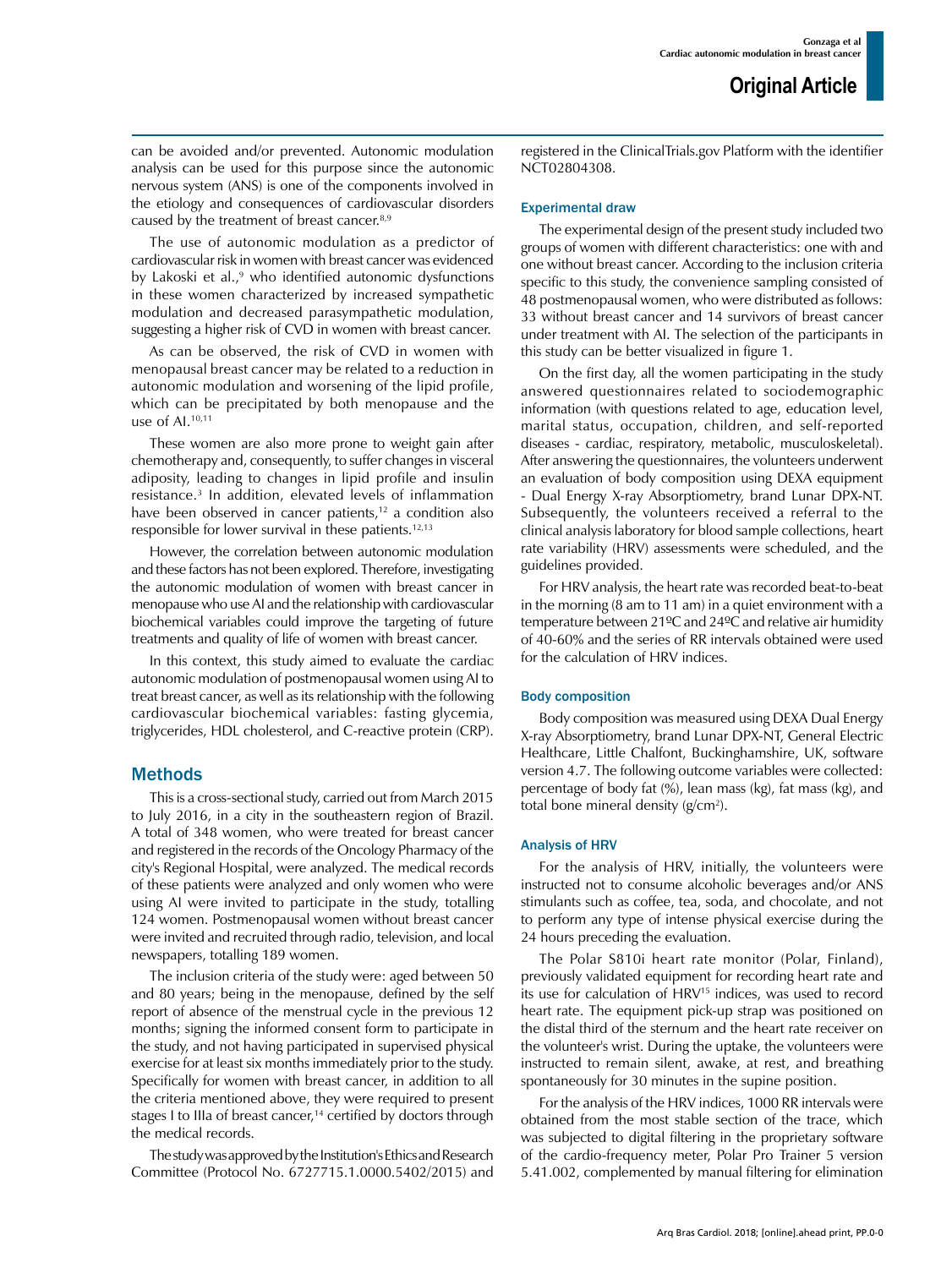

**Figure 1 –** *Study design: recruitment and analysis.*

of premature ectopic beats and artefacts and only series of RR intervals that presented more than 95% of sinus beats were included in the study. Calculations of the HRV indices were performed using Kubios HRV Analysis software version 2.0 (Kuopio University, Finland).16

The following indices were analyzed in the time domain: Mean RR, which represents the mean RR intervals; Mean HR, which corresponds to mean heart rate; SDNN, which represents the standard deviation of all normal RR intervals; RMSSD, which corresponds to the square root of the sum of the square of the differences between the RR intervals in the record, divided by the number of RR intervals in a given time minus one RR interval; and finally the NN50 (number of pairs of successive NNs that differ by more than 50 ms) and pNN50 (proportion of NN50 divided by total number of NNs), where the NN50 is the counter of the number of times that successive NN intervals present a duration difference greater than 50ms, and the pNN50 is the ratio obtained by the NN50 / n ratio.<sup>17,18</sup>

In the frequency domain, low frequency (LF: 0.04 - 0.15 Hz) and high frequency (HF: 0.15 - 0.40 Hz) spectral components were analyzed in ms² as well as the ratio between the components (LF/HF). The spectral analysis was calculated using the Fast Fourier Transform algorithm.18

In addition, the RRtri (RR triangular), TINN (triangular interpolation of NN interval), and Poincaré plot were also calculated, which was quantitatively and qualitatively analyzed. The RRtri and TINN were calculated by constructing a density histogram of normal RR intervals, which contains the length of the RR intervals on the x-axis and the frequency with which they occurred on the y-axis.<sup>18</sup> The union of the points of the columns of the histogram forms a figure similar to a triangle from which these indices are extracted.18

The Poincaré plot is the two-dimensional graphical representation of the correlation between consecutive RR intervals, where each interval is plotted against the next interval. For quantitative analysis of the plot, the SD1 (standard deviation of instantaneous beat-to-beat variability) and SD2 indices (long-term standard deviation of continuous RR intervals) were calculated.18

The qualitative analysis of the plot was carried out through the analysis of the figures formed by its attractor, which demonstrates the degree of complexity of the RR intervals.

The following patterns were considered: I) Figure showing an increase in the dispersion of RR intervals, characteristic of a normal plot; II) Figure with small global dispersion, with no increase in the dispersion of RR intervals in the long term, characteristic of a plot with lower variability.19

## Blood samples

Blood collection was performed in a private laboratory and for the biochemical analyzes the volunteers respected a 12-hour fast. The collection was performed in a vacuum tube with separator gel without anticoagulant; after collection, the blood was centrifuged for 10 minutes at 3000 rpm to separate the serum from the other blood components, which was used for the analyzes.

For the determination of glycemia, triglycerides, and the HDL-cholesterol fraction, a colourimetric enzyme kit was used in an Autohumalyzer A517 device<sup>17</sup> (HUMAN et al., 2004). CRP was measured using an enzyme ELISA kit: Immulite 2000 analyzer (Siemens Healthcare Diagnostics).20

#### Statistical analysis

The descriptive data for characterization of the sample are expressed as percentage, mean, standard deviation. In order to compare the anthropometric variables, age, and the HRV indices between the groups, the normality of the data was initially tested using the Shapiro-Wilk test. If the normal distribution was accepted, the Student's t-test for unpaired data was applied, while for non-normal distributions the Mann-Whitney test was applied. The continuous variables that did not present normal distribution were described through median and interquartile range and those that presented normal distribution were described through mean and standard deviation.

The correlation between the HRV indices and the independent variables CRP, fasting glycemia, triglycerides, and HDL-cholesterol was verified by linear regression in unadjusted and adjusted models, considering the age of the volunteers.

For both analyzes, statistically, significant differences were considered when the "p" value was lower than 0.05. The program used for statistical analysis was the "Statistical Package for Social Sciences" version 15.0 (SPSS Inc., Chicago, Illinois, United States of America).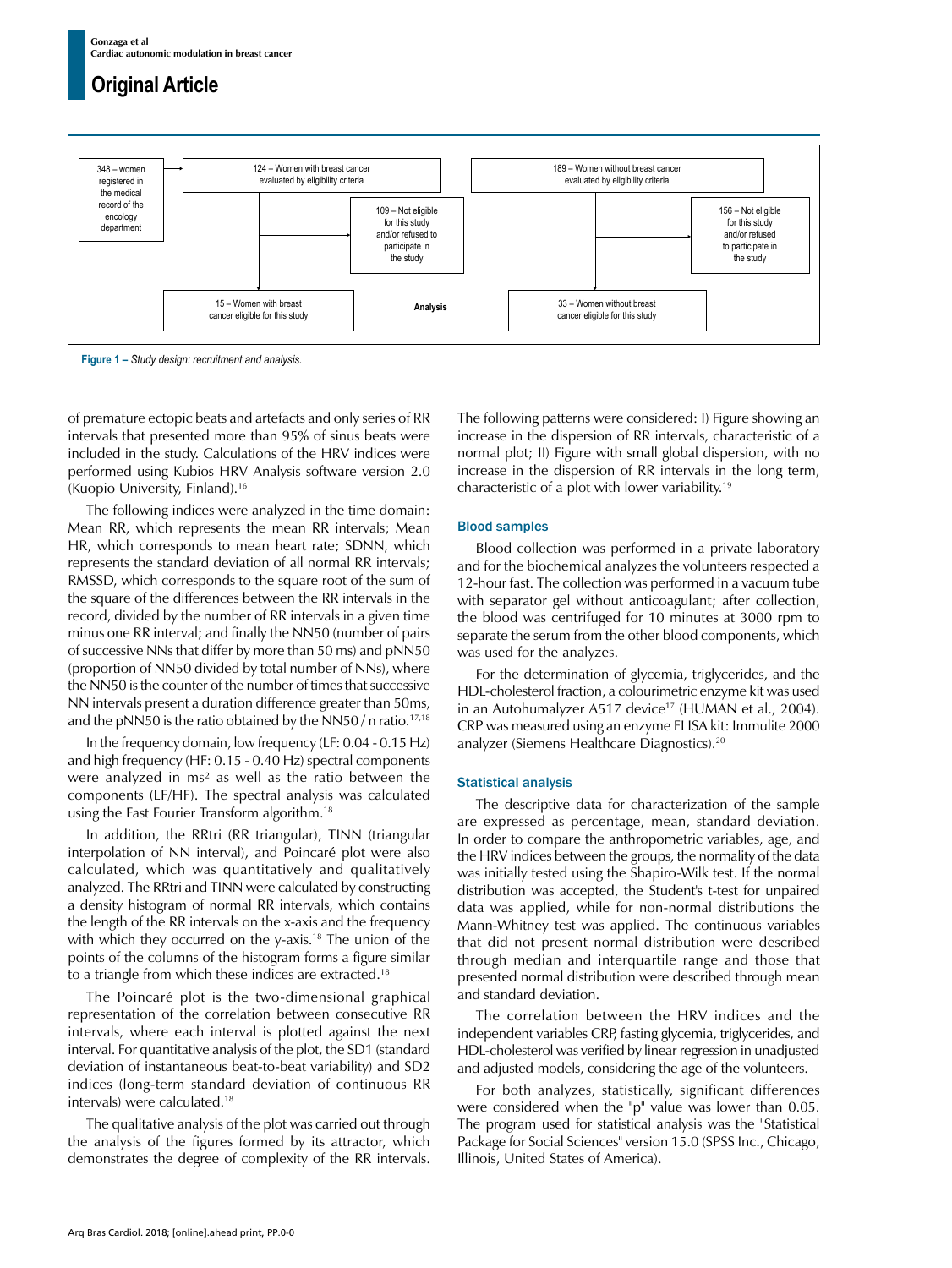## **Results**

Table 1 presents the sociodemographic and clinical characteristics of the postmenopausal women without breast cancer and breast cancer survivors who participated in the study. There were no significant differences between groups  $(p > 0.05)$ . The losses of the sample composition can be visualized in Figure 1.

Approximately 70.8% of women who survived breast cancer and 25% of the non-cancer group attended high school. Regarding marital status, 70.8% of women who survived and 60.1% without the disease are married. Of the women analyzed, 41.7% of the survivors of the disease and 55.6% of those without the disease worked from the home, while, 62.4% and 72.8%, respectively, reported having up to two diseases. Regarding the body composition variables analyzed (total body mass, BMI, total lean and fat mass, trunk fat mass, bone mineral density, and bone mineral content), there were no statistically significant differences between the groups.

In women with breast cancer, it was observed that 52% had undergone mastectomy surgery and 67% received treatment with chemotherapy. Most women have diagnosed in breast cancer stage I and the mean time of AI use was 19.3 months.

The Mean RR, SDNN, RMSSD, NN50, pNN50, RRtri, SD1, and SD2 indices demonstrated statistically significant reductions (Table 2) ( $p \le 0.05$ ) in the breast cancer group when compared to the group without the disease. The Mean HR index (1/me), which represents the heart rate (HR), was lower in the group without the disease. For the TINN index, no significant differences were found between groups ( $p = 0.216$ ).

In the qualitative analysis of the Poincaré plot, there was a lower dispersion of the RR intervals in the cancer group compared to the non-disease group (Figure 2).

The indices in the frequency domain of HRV are presented in table 3. For the VLF (ms<sup>2</sup>), LF (ms<sup>2</sup>), and HF (ms<sup>2</sup>) indices, statistically significant reductions ( $p \le 0.05$ ) were found in the breast cancer group when compared to the group without the disease, whereas the LF/HF ratio did not present significant differences between the groups ( $p = 0.747$ ).

**Table 1 – Sociodemographic and clinical characteristics of postmenopausal women without breast cancer and breast cancer survivors who participated in the study**

| Variables                              | Group with Breast Cancer (n = 14) | Group without Breast Cancer (n = 27) | p value |
|----------------------------------------|-----------------------------------|--------------------------------------|---------|
| Age <sup>a</sup>                       | $62.17 \pm 5.79$                  | $60.03 \pm 7.57$                     | 0.23    |
| Education                              |                                   |                                      |         |
| <b>Illiterate</b> <sup>b</sup>         | 8.3%                              | 12.4%                                |         |
| First level completed <sup>b</sup>     | 16.7%                             | 37.6%                                | 0.63    |
| Second level Completed <sup>b</sup>    | 70.8%                             | 25%                                  |         |
| Superior <sup>b</sup>                  | 4.2%                              | 25%                                  |         |
| <b>Marital status</b>                  |                                   |                                      |         |
| Single <sup>b</sup>                    | 4.2%                              | 11.1%                                |         |
| Married <sup>b</sup>                   | 70.8%                             | 61.1%                                | 0.49    |
| <b>Divorced</b> <sup>b</sup>           | 16.7%                             | 5.6%                                 |         |
| <b>Widow</b> <sup>b</sup>              | 8.3%                              | 22.2%                                |         |
| Occupation                             |                                   |                                      |         |
| From home <sup>b</sup>                 | 41.7%                             | 55.6%                                |         |
| Workb                                  | 41.7%                             | 5.6%                                 | 0.25    |
| <b>Retired</b> <sup>b</sup>            | 16.6%                             | 38.8%                                |         |
| <b>Self-Reported diseases</b>          |                                   |                                      |         |
| Up to 2 diseases <sup>b</sup>          | 62.4%                             | 72.8%                                | 0.49    |
| More than 2 diseases <sup>b</sup>      | 16.6%                             | 27.8%                                |         |
| Total body mass (kg) <sup>a</sup>      | $70.62 \pm 12.29$                 | $69.67 \pm 12.99$                    | 0.61    |
| <b>BMI</b> <sup>a</sup>                | $30.71 \pm 6.03$                  | $30.19 \pm 4.57$                     | 0.59    |
| Total lean mass (kg) <sup>a</sup>      | $34.94 \pm 4.39$                  | $35.53 \pm 4.76$                     | 0.19    |
| Total fat mass (kg) <sup>a</sup>       | $33.38 \pm 9.53$                  | $31.83 \pm 9.54$                     | 0.36    |
| Fat mass of thoracic (kg) <sup>a</sup> | $18.17 \pm 4.84$                  | $16.70 \pm 4.75$                     | 0.24    |
| <b>BMD</b> <sup>a</sup>                | $1.11 \pm 0.11$                   | $1.17 \pm 0.12$                      | 0.09    |
| <b>BMC</b> <sup>a</sup>                | $2.12 \pm 0.32$                   | $2.31 \pm 0.32$                      | 0.11    |

Student t test<sup>e</sup>: Mean ± standard deviation; Qui Square test<sup>e</sup>: categorical variables, percentage. BMI: body mass index; BMD: bone mineral density; BMC: bone mineral content.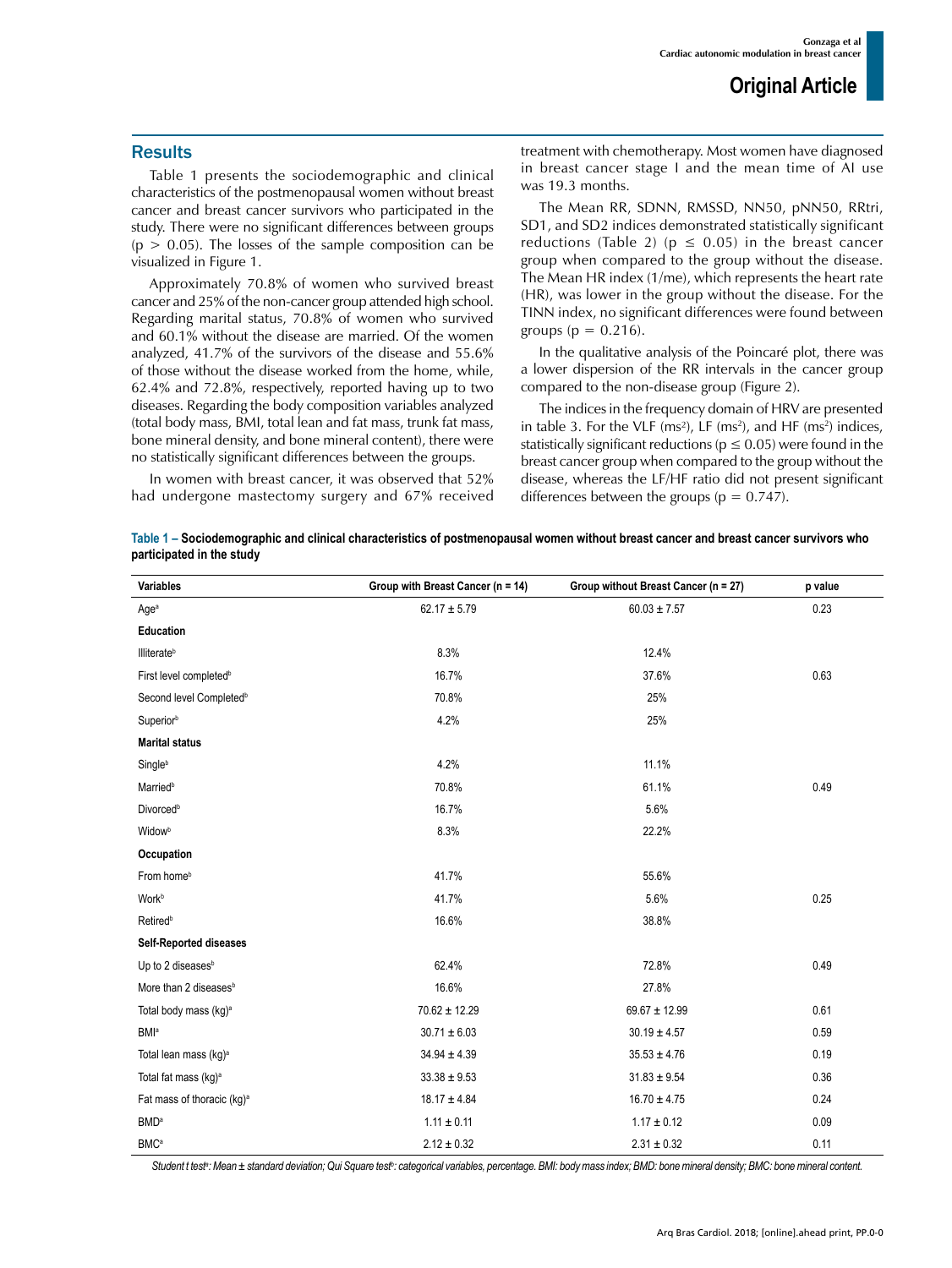|                                 | Group with breast cancer ( $n = 14$ ) | Group without breast cancer ( $n = 27$ ) | p value |  |
|---------------------------------|---------------------------------------|------------------------------------------|---------|--|
| Mean RR ms <sup>a</sup>         | $707.76 \pm 89.86$                    | 867.80 ± 128.87                          | 0.047   |  |
| SDNN ms <sup>a</sup>            | $17.92 \pm 5.05$                      | $35.20 \pm 14.94$                        | 0,042   |  |
| Mean HR 1/mim <sup>a</sup>      | $85.89 \pm 10.49$                     | $70.77 \pm 10.75$                        | 0,050   |  |
| RMSSD <sub>msb</sub>            | $11.30 \pm 8.40$                      | $18.40 \pm 16.00$                        | 0.010   |  |
| NN50 count <sup>b</sup>         | $0.00 \pm 4.00$                       | $15.00 \pm 90.50$                        | 0.022   |  |
| pNN50 %                         | $0.00 \pm 0.40$                       | $1.50 \pm 9.05$                          | 0.022   |  |
| <b>RRtria</b>                   | $5.76 \pm 1.58$                       | $9.93 \pm 4.01$                          | 0.015   |  |
| TINN ms <sup>a</sup>            | $86.00 \pm 22.19$                     | $138.40 \pm 79.38$                       | 0.243   |  |
| $SD1$ ms <sup>b</sup>           | $8.00 \pm 5.75$                       | $13.00 \pm 11.35$                        | 0.009   |  |
| SD <sub>2</sub> ms <sup>a</sup> | $23.90 \pm 6.51$                      | $46.91 \pm 19.95$                        | 0.022   |  |

#### **Table 2 – Linear indices in time domain of heart rate variability in each group**

*Student t testa: Mean ± standard deviation; Mann Whitney testb: Median ± interquartile range; SDNN: standard deviation of all normal RR intervals; HR: heart rate; RMSSD: square root of the mean of the squared differences between adjacent normal RR interval; NN50: number of pairs of successive NNs that differ by more than 50 ms; pNN50: proportion of NN50 divided by total number of NNs; RRtri: RR triangular; TINN: triangular interpolation of NN interval; SD1: instantaneous variability of beat-to-beat variability, SD2: long-term standard deviation of continuous RR intervals index; ms: milliseconds.*



**Figure 2 –** *Qualitative analysis of the Poincare plot. SD1 (standard deviation of instantaneous variability), SD2 (standard deviation of the continuous RR intervals). Control: SD1 = 18 ms; SD2 = 45 ms / Breast Cancer: SD1 = 10.9 ms; SD2 = 32.6 ms.*

Table 4 shows the correlation of HRV indices with the inflammatory marker PCR and table 5 presents the variables blood glucose, triglycerides, and high-density lipoprotein with and without age adjustments in women with breast cancer.

There were no statistically significant correlations between the indices and the inflammatory marker, even when adjusted for age ( $p > 0.05$ ), or between the Mean RR, Mean HR, RMSSD, NN50, pNN50, RR tri, TINN, VLF ms<sup>2</sup>, LF ms<sup>2</sup>, LF/HF, and SD1 for the variables blood glucose, triglycerides, and high density lipoprotein ( $p > 0.05$ ).

When adjusted for age the RR tri, HF ms<sup>2</sup>, and SD2 indices presented inversely proportional correlations with the triglycerides [HF - β95% CI = -0.53, p = 0.045; SD2 - β95% CI = -0.13, p = 0.044]; RRtri - β 95% CI = -0.02, p = 0.046].

## **Discussion**

The main findings of this study demonstrate that women who are survivors of breast cancer who use AI present reductions in HRV compared to women without cancer and that these HRV indices correlate with the lipid profile.

In the present study, a statistically significant reduction in the SDNN and RR tri indices, as well as the RMSSD, SD1, NN50, and HF indices, can be observed in women with breast cancer using AI when compared to the non-cancer group, suggesting a reduction in global and vagal modulation, respectively. Moreover, the visual analysis of the Poincaré plot demonstrates a lower dispersion of the RR intervals in the cancer group, indicating that these women present HRV reduction.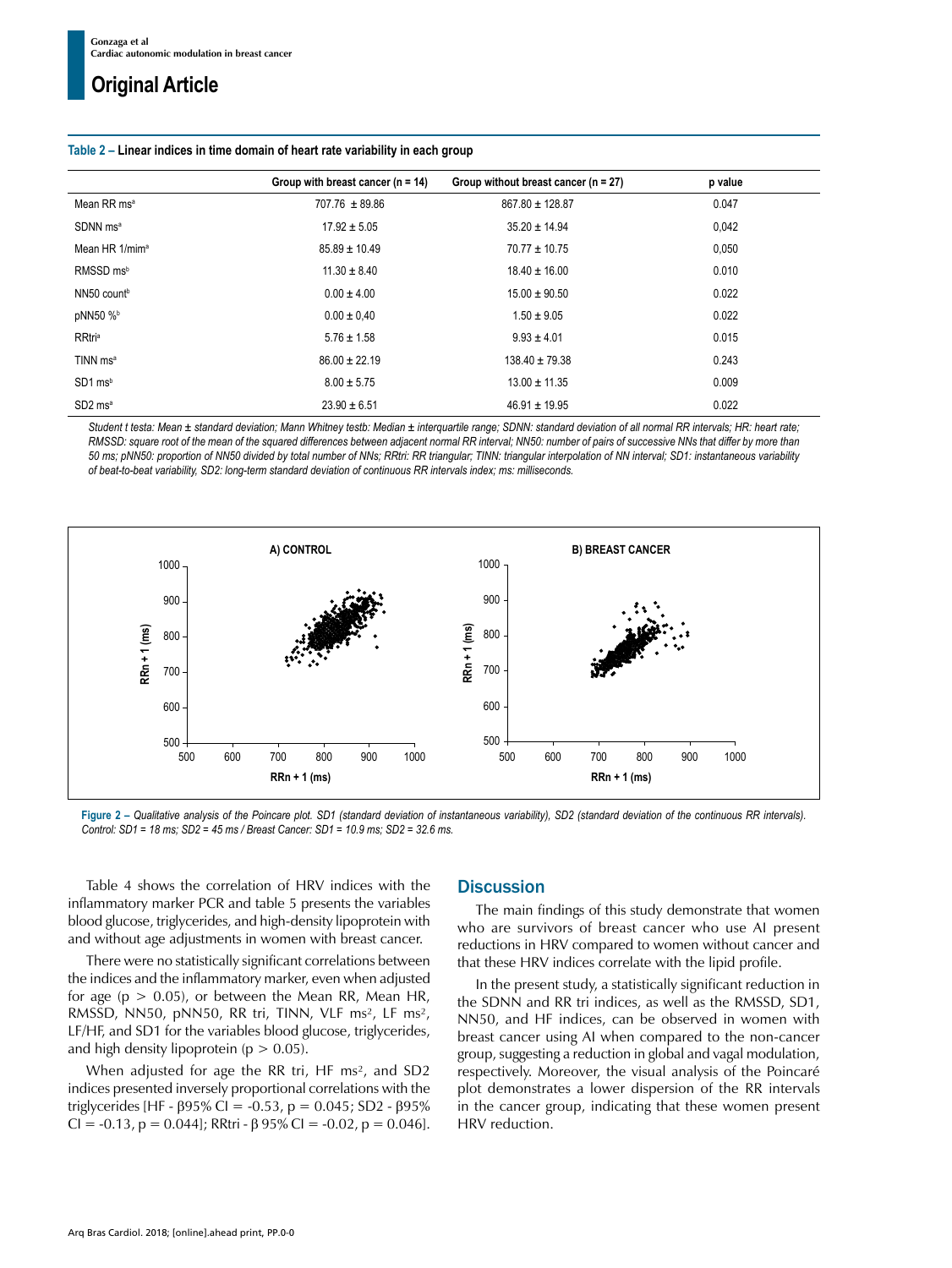| Table 3 - Linear indices in frequency domain of heart rate variability in each group. |  |
|---------------------------------------------------------------------------------------|--|
|---------------------------------------------------------------------------------------|--|

|                          | Group with breast cancer $(n = 14)$ | Group without breast cancer ( $n = 27$ ) | p value |  |
|--------------------------|-------------------------------------|------------------------------------------|---------|--|
|                          |                                     |                                          |         |  |
| LF ms <sup>2 b</sup>     | $67.00 \pm 46.50$                   | $203.00 \pm 257.50$                      | 0.009   |  |
| HF $ms2b$                | $70.00 \pm 61.50$                   | $136.00 \pm 264.00$                      | 0.008   |  |
| $LF/HF$ ms <sup>2b</sup> | $0.47 \pm 0.99$                     | $0.71 \pm 0.66$                          | 0.564   |  |

*Mann Whitney testb: Median ± interquartile range; ms2 : milliseconds; LF: low frequency; HF: high frequency; VLF: very low frequency.*

| Table 4 - Correlation of heart rate variability indices with the inflammatory marker PCR with and without adjustments for age in woman |  |
|----------------------------------------------------------------------------------------------------------------------------------------|--|
| with breast cancer                                                                                                                     |  |

|                         |                             |       | <b>PCR</b>                    |       |
|-------------------------|-----------------------------|-------|-------------------------------|-------|
|                         | Without adjustment          |       | Adjusted (age)                |       |
|                         | β95% CI                     | p     | β95% CI                       | p     |
| Mean RR ms              | $-8.53$ ( $-20.65$ ; 3.58)  | 0.149 | $-6.36$ ( $-20.21$ ; $7.48$ ) | 0.330 |
| SDNN <sub>ms</sub>      | $-0.92$ ( $-1.98$ ; 0.13)   | 0.082 | $-0.92$ ( $-2.17$ ; 0.32)     | 0.129 |
| Mean HR 1/min           | $0.81$ (-0.34; 1.96)        | 0.150 | $0.62$ ( $-0.70$ ; 1.94)      | 0.322 |
| RMSSD <sub>ms</sub>     | $-0.50$ $(-1.03; 0.02)$     | 0.059 | $-0.52$ ( $-1.15$ ; 0.09)     | 0.089 |
| NN50 count              | $-0.68$ $(-2.25; 0.88)$     | 0.360 | $-0.86$ $(-2.69; 0.95)$       | 0.315 |
| pNN50 %                 | $-0.06$ $(-0.22; 0.08)$     | 0.360 | $-0.08$ $(-0.26; 0.09)$       | 0.315 |
| $VLF$ ms <sup>2</sup>   | $0.00$ ( $-0.00$ ; $0.00$ ) | 0.588 | $0.00$ (-0.00; 0.00)          | 0.685 |
| LF ms <sup>2</sup>      | $-12.40$ $(-34.90; 10.10)$  | 0.251 | $-14.94$ ( $-41.16$ ; 11.27)  | 0.233 |
| $HF$ ms <sup>2</sup>    | $-4.59$ ( $-10.64$ ; 1.45)  | 0.123 | $-6.00$ $(-12.76; 0.76)$      | 0.076 |
| $LF/HF$ ms <sup>2</sup> | $0.00$ (-0.07; 0.07)        | 0.972 | $0.01$ (-0.09; 0.06)          | 0.699 |
| RR tri                  | $-0.22$ $(-0.45; -0.00)$    | 0.053 | $-0.23$ $(-0.50; 0.04)$       | 0.087 |
| TINN <sub>ms</sub>      | $-3.07$ $(-8.00; 1.85)$     | 0.198 | $-4.28$ ( $-9.76$ ; 1.19)     | 0.112 |
| SD1 ms                  | $-0.36$ $(-0.74; 0.01)$     | 0.056 | $-0.37$ $(-0.81; 0.07)$       | 0.092 |
| SD <sub>2</sub> ms      | $-1.26$ ( $-2.74$ ; 0.21)   | 0.086 | $-1.27$ $(-3.15; 0.47)$       | 0.136 |

*PCR: C reactive protein; SDNN: standard deviation of all normal RR intervals, expressed in milliseconds; HR: heart rate; RMSSD: square root of the mean of the squared differences between adjacent normal RR intervals; NN50: number of pairs of successive NNs that differ by more than 50 ms; pNN50: proportion of NN50 divided by total number of NNs; TINN: triangular interpolation of NN interval; VLF: very low frequency; LF: low frequency; HF: high frequency; RR tri: RR triangular; SD1: instantaneous variability of beat-to-beat variability; SD2: long-term standard deviation of continuous RR intervals index; ms: milliseconds.*

Reduction in global variability and parasympathetic modulation was also observed by Caro-Morán et al.<sup>8</sup> in women with breast cancer undergoing chemotherapy, radiotherapy, and hormone therapy after 1 year of treatment. The authors observed reduced values of SDNN, RMSSD, and HF ms² in the cancer group in relation to the group without the disease. In these women, no significant differences were found in the LF ms<sup>2</sup> and LF/HF indices, although higher values were found in the cancer group.

It is important to note that higher parasympathetic modulation has been reported as an important factor related to a better prognosis for these patients, as observed by Giese-Davis et al., $^{21}$  who reported that high baseline HF values were associated with higher survival and lower cardiovascular risk. Greater parasympathetic modulation is generally associated with lower cardiovascular risk, $22$ so the reduced parasympathetic modulation found in the present study, observed through lower values of the RMSSD, pNN50, SD1, and HF ms² indices in the cancer group, may indicate higher cardiovascular risk and a worse prognosis in this population.

High HRV is associated with higher levels of parasympathetic modulation and longer survival in patients with myocardial infarction and those under palliative care.<sup>21</sup> Regarding cancer, alterations in autonomic modulation influence the development and prognosis of the disease.

In a study carried out with an animal model it was shown that stimulation of the nervous system with the release of catecholamines can activate beta-adrenergic receptors in tumour cells, leading to more aggressive growth and dissemination of malignant cells, whereas in humans the use of beta- has been shown to be beneficial in reducing the risk of recurrence in patients with breast cancer.<sup>23</sup> Regarding parasympathetic modulation, Erin et al.24 demonstrated that vagal blockade promotes the increase of metastases in mice.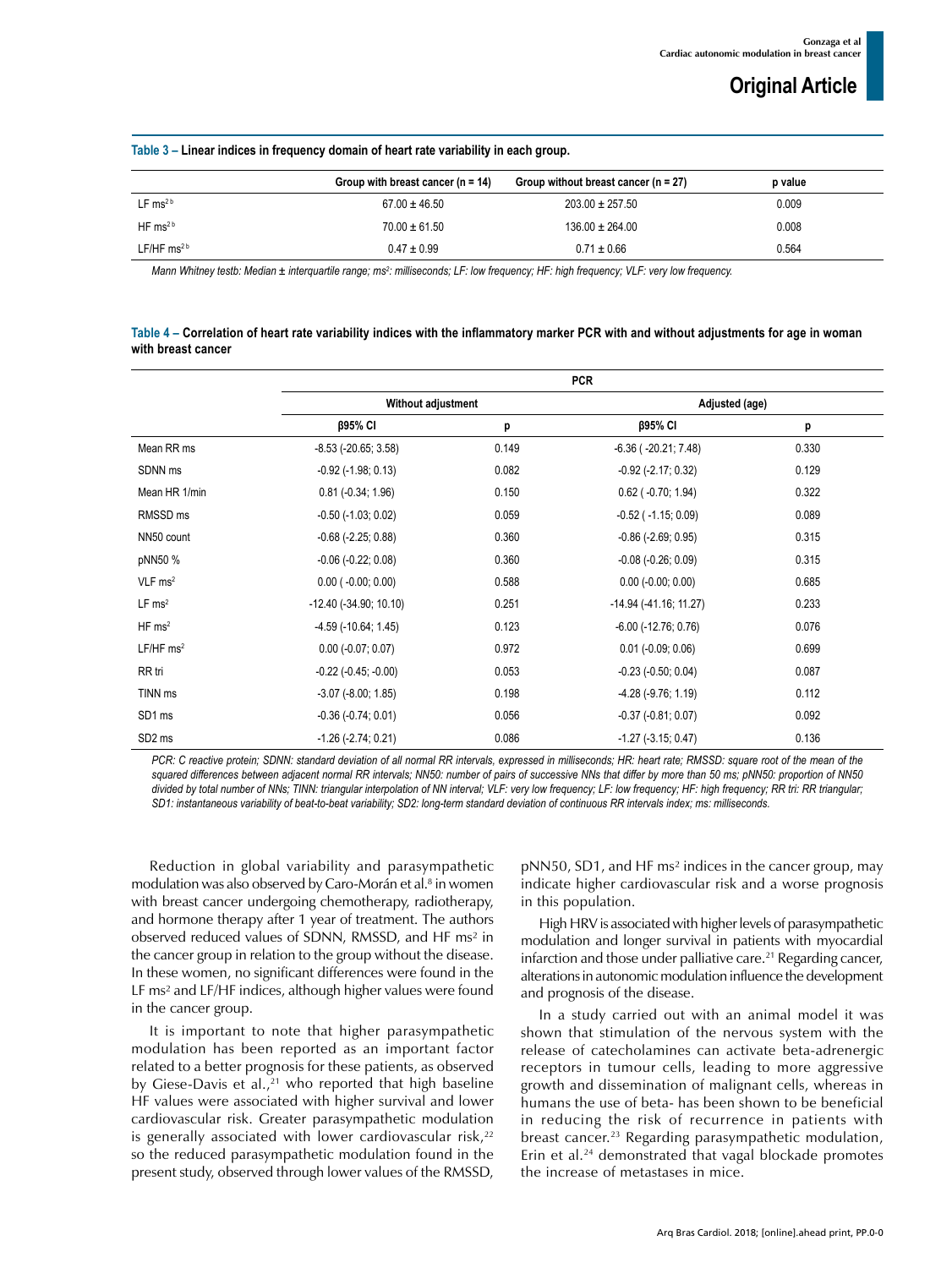|                       |                         |          | <b>Blood Glucose</b>      |       |                           |          | <b>Triglycerides</b>  |          |                          | 힢        |                        |  |
|-----------------------|-------------------------|----------|---------------------------|-------|---------------------------|----------|-----------------------|----------|--------------------------|----------|------------------------|--|
|                       | Without adjustment      |          | d (Age)<br>Adjuste        |       | Without adjustment        |          | Adjusted (Age)        |          | Without adjustment       |          | Adjusted (Age)         |  |
|                       | <b>895% CI</b>          | $\Omega$ | <b>B95% CI</b>            | Ω     | <b>B</b> 95% CI           | $\Omega$ | <b>B95% CI</b>        | $\Omega$ | <b>[35% CI</b>           | $\Omega$ | <b>12% S88</b>         |  |
| Mean RR ms            | $-0.08 (-2.96; 2.79)$   | 0.950    | $-0.23$ $(-3.08; 2.61)$   | 0.86  | $-0.76(-1.81, 0.29)$      | 0.141    | $-0.75(-1.78, 0.27)$  | 0.135    | $-2.68(-10.25; 4.88)$    | 0.454    | $-0.52(-9.52, 8.47)$   |  |
| SDNN <sub>ms</sub>    | $-0.06(-0.34; 0.21)$    | 0.609    | $-0.07 (-0.36; 0.22)$     | 0.60  | $0.09(-0.19, 0.00)$       | 0.045    | $-0.09(-0.19, 0.00)$  | 0.055    | $0.03(-0.733; 0.79)$     | 0.930    | $0.13(-0.81; 1.07)$    |  |
| Mean HR ms            | $-0.00(-0.28; 0.26)$    | 0.943    | $-0.00 (-2.26; 0.27)$     | 0.97  | $0.06(-0.03; 0.16)$       | 0.194    | $-0.81(-2.18; 0.54)$  | 0.189    | $0.26$ ( $-0.44$ ; 0.98) | 0.431    | $0.07$ (-0.78; 0.92)   |  |
| RMSSD <sub>ms</sub>   | $-0.03(-0.18; 0.10)$    | 0.584    | $-0.03(-0.19; 0.11)$      | 0.58  | $-0.04(-0.09, 0.01)$      | 0.107    | $-0.04 (-0.09; 0.01)$ | 0.123    | $0.01 (-0.38; 0.40)$     | 0.958    | $0.04(-0.43; 0.53)$    |  |
| NN50 count            | $-0.05(-0.40; 0.29)$    | 0.738    | $-0.05(-0.42; 0.32)$      | 0.76  | $-0.05(-0.18; 0.08)$      | 0.448    | $-0.18(-0.19; 0.09)$  | 0.466    | $0.08(-0.86; 1.04)$      | 0.844    | $-0.06(-1.12; 1.24)$   |  |
| pNN50%                | $-0.00(-0.04; 0.03)$    | 0.738    | $-0.00 (-0.04; 0.03)$     | 0.76  | $-0.00(-0.01; 0.00)$      | 0.448    | $0.18(-0.20; 0.01)$   | 0.466    | $0.00 (-0.08; 0.10)$     | 0.844    | $0.00(-0.11; 0.12)$    |  |
| RR tri                | $-0.01(-0.08; 0.04)$    | 0.563    | $-0.01 (-0.08; 0.05)$     | 0.563 | $-0.02(-0.04; -0.00)$     | 0.037    | $-0.02(-0.04; -0.00)$ | 0.046    | $0.02$ ( $-0.12$ ; 0.20) | 0.769    | $0.04 (-0.17; 0.27)$   |  |
| TINN <sub>ms</sub>    | $-0.29(-1.48; 0.89)$    | 0.599    | $-0.26(-1.51; 0.97)$      | 0.646 | $-0.18(-0.65; 0.28)$      | 0.397    | $-0.19(-0.67; 0.29)$  | 0.405    | $1.62$ (-1.45; 4.70)     | 0.273    | $1.57 (-2.25; 5.39)$   |  |
| VLF ms <sup>2</sup>   | $-1.7E-005(0.00; 0.00)$ | 0.882    | $-2.0E - 00(-0.00; 0.00)$ | 0.868 | $-5.5E - 005(0.00; 0.00)$ | 0.218    | 5.5E-005 (0.00; 0.00) | 0.239    | $0.00 (-0.00; 0.00)$     | 0.577    | $0.00 (-0.00; 0.00)$   |  |
| LF ms <sup>2</sup>    | $-1.21(-6.41; 3.97)$    | 0.619    | $-1.20(-6.70; 4.29)$      | 0.639 | $-1.48(-3.37; 0.41)$      | 0.114    | $-1.48(-3.48; 0.51)$  | 0.131    | $0.95$ (-13.16; 15.07)   | 0.885    | $-0.81(-16.72; 18.35)$ |  |
| HF ms <sup>2</sup>    | $-0.62$ $(-2.11; 0.86)$ | 0.381    | $-0.59(-2.16; 0.96)$      | 0.419 | $-0.53(-1.05; -0.01)$     | 0.045    | $-0.53(-1.07; 0.00)$  | 0.051    | $0.36(-3.76; 4.49)$      | 0.850    | $-0.14 (-5.23; 4.95)$  |  |
| LF/HF ms <sup>2</sup> | $-0.00(-0.02; 0.00)$    | 0.291    | $-0.00 (-0.02; 0.00)$     | 0.334 | $-0.00 (-0.00; 0.01)$     | 0.390    | $0.00 (-0.01; 0.01)$  | 0.482    | $0.00(-0.03; 0.05)$      | 0.674    | $-0.00 (-0.05; 0.04)$  |  |
| SD1 ms                | $-0.28(-0.13; 0.07)$    | 0.568    | $0.10 (-0.48; 0.70)$      | 0.561 | $-0.03(-0.06; 0.00)$      | 0.095    | $-0.03(-0.07; 0.00)$  | 0.110    | $0.00 (-0.28; 0.28)$     | 0.991    | $0.03(-0.31; 0.38)$    |  |
| SD <sub>2</sub> ms    | $-0.09(-0.48; 0.29)$    | 0.604    | $-0.10(-0.51; 0.30)$      | 0.596 | $-0.13(-0.27; -0.00)$     | 0.044    | $-0.13(-0.27; 0.00)$  | 0.053    | $0.05(-1.01; 1.11)$      | 0.918    | $0.19(-1.11; 1.50)$    |  |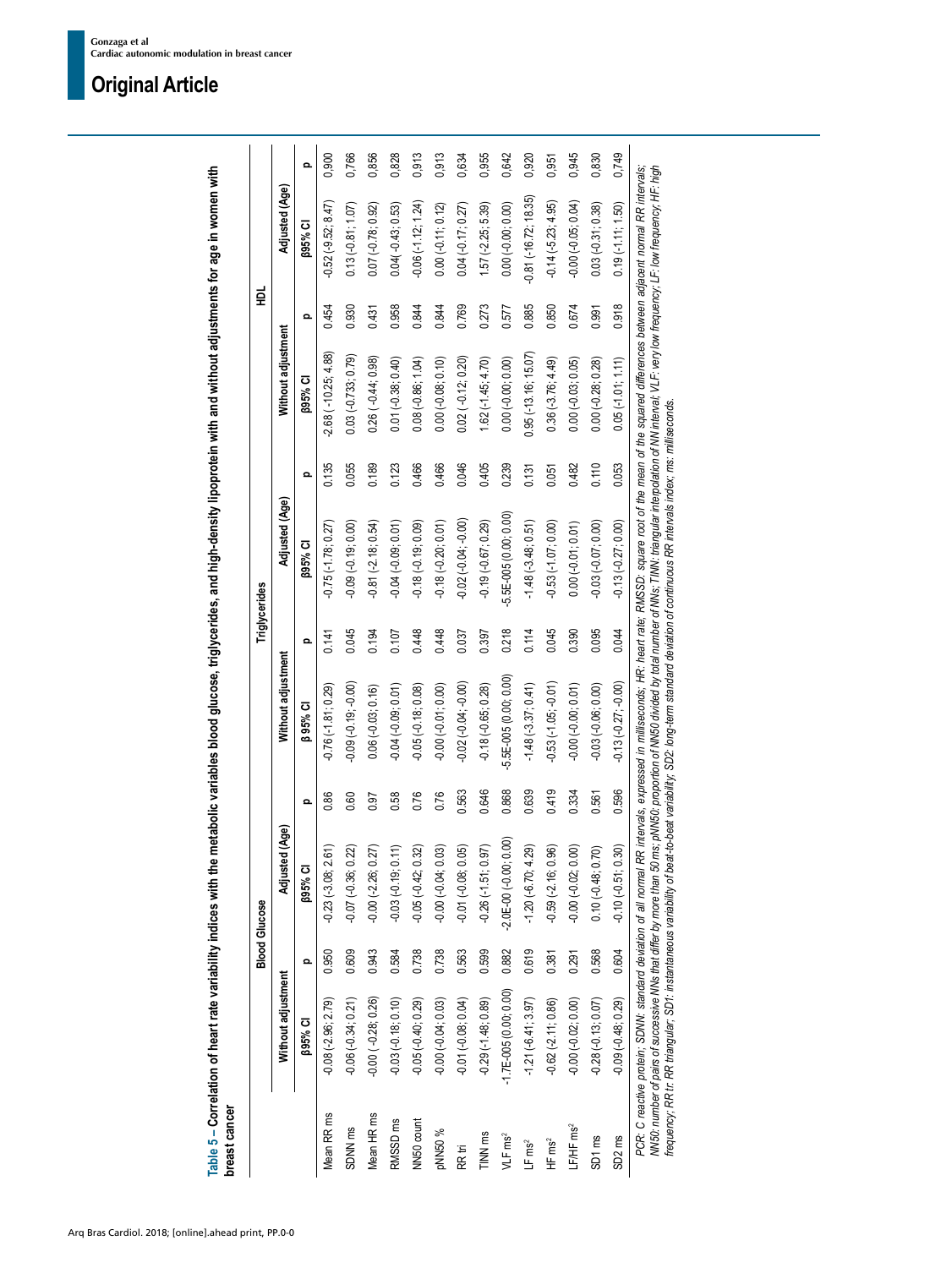Estrogen is indicated as the main cardioprotective factor for women and its reduction in menopause is related to the increase in sympathetic activity; a circumstance that may be aggravated in women with breast cancer due to treatment of the disease with AL<sup>19</sup> In this context, the present study presents important results regarding the clinical framework of these patients.

Regarding the correlation between HRV indices and cardiovascular biochemical variables, no correlation was observed with CRP, fasting glycemia, or HDL-Cholesterol. CRP has been highlighted, since elevated levels of this protein are associated with an increased risk of peripheral arterial disease, myocardial infarction, stroke, and sudden death,<sup>25</sup> and high levels of CRP are predictive of poor prognosis for cancer patients, regardless of lifestyle, menopausal status, and the presence of CVD.12

Although no statistically significant negative correlations were observed between HRV and CRP levels, indices reflecting overall variability and parasympathetic modulation presented marginal statistical values in relation to the correlation with CRP levels of the cancer group (SDNN –  $\beta$ 95% CI = 0.92,  $p = 0.082$ ; SD2 –  $\beta$ 95% CI = 1.26, p = 0.136; RMSSD –  $\beta$ 95% CI = -0.50, = 0.089; SD1 – β95% CI = 0.36, p = 0.092).

Regarding the correlation between HRV and the triglyceride indices, we observed an inversely proportional correlation of triglycerides with the HFms<sup>2</sup> index  $\beta$ 95% CI = -0.53;  $p = 0.045$ ) and, although not significant, the SD1 index presented similar behavior (β95% CI = -0.03; p = 0.095). In addition, the indices that reflect global variability, SDNN and SD2, also presented inversely proportional correlations with the triglycerides (SDNN –  $\beta$ 95% CI = -0.09; p = 0.045; SD2 –  $\beta$ 95% CI = -0.13; p = 0.044), suggesting that changes in autonomic modulation in women with breast cancer, characterized by a reduction in HRV, may be associated with a worse lipid profile. Studies show that ANS imbalance is associated with hormonal and metabolic alterations since this system plays a fundamental role in metabolic control.26

The study presents some methodological points to be raised. In the analyzes, we did not take into account associated heart diseases or the use of medications which could alter cardiac activity. In addition, the sample size considered for correlation analyzes may not have been sufficient for correlations between CRP, blood glucose, HDL-Cholesterol and HRV to be considered statistically significant.

Despite this, the study presents an important clinical implication regarding alterations in the autonomic modulation of women with breast cancer who use AI and the inversely proportional relationship between HRV and triglyceride values in this population, suggesting a higher risk of CVD and a worse prognosis for these women. This information reinforces the need to use preventive strategies that are safe and effective in the clinical approach of these patients.

## **Conclusion**

Based on our findings, women with breast cancer who use AI present reductions in HRV compared to women without cancer and in these women HRV indices are inversely correlated with triglyceride values.

## Author contributions

Conception and design of the research: Paulo TRS, Viezel J, Freitas Jr. IF; acquisition of data: Paulo TRS, Viezel J; analysis and interpretation of the data: Gonzaga, LA, Vanzella LM; statistical analysis: Gonzaga, LA, Vanzella LM, Vanderlei LCM; writing of the manuscript: Gonzaga, LA, Paulo TRS, Vanzella LM; critical revision of the manuscript for intellectual content: Freitas Jr. IF, Vanderlei LCM.

## **Potential Conflict of Interest**

No potential conflict of interest relevant to this article was reported.

## **Sources of Funding**

There were no external funding sources for this study.

#### **Study Association**

This article is part of the thesis of Doctoral submitted by Thais Reis Silva de Paulo, from Programa de Pós graduação em Ciências da Motricidade - UNESP.

#### **Ethics approval and consent to participate**

This study was approved by the Ethics Committee of the Faculdade de Ciências e Tecnologia - UNESP under the protocol number 672.7715.1.00005402/2015. All the procedures in this study were in accordance with the 1975 Helsinki Declaration, updated in 2013. Informed consent was obtained from all participants included in the study.

## **References**

- 1. Jemal A, Bray F, Center MM, Ferlay J, Ward E, Forman D. Global cancer statistics. CA Cancer J Clin. 2011;61(2):69-90.
- 2. World Health Organization. Breast cancer: prevention and control [Internet]. Geneva: World Health Organization; 2018 [citado nov. 2018]. Disponível em: http://www.who.int/cancer/detection/breastcancer/en/
- 3. Vance V, Mourtzakis M, McCargar L, Hanning R. Weight gain in breast cancer survivors: prevalence , pattern and health consequences. Obes Rev. 2011;12(4):282-94.
- 4. Gao Q, Patani N, Dunbier AK, Ghazoui Z, Zvelebil M, Martin LA, et al. Effect of aromatase inhibition on functional gene modules in estrogen receptorpositive breast cancer and their relationship with antiproliferative response. Clin Cancer Res. 2014;20(9):2485-94.
- 5. Mao H, Bao T, Shen X, Li Q, Seluzicki C, Im EO, et al. Prevalence and risk factors for fatigue among breast cancer survivors on aromatase inhibitors. Eur J Cancer. 2018 Sep;101:47-54.
- Mendelsohn ME. Protective effects of estrogen on the cardiovascular system. Am J Cardiol. 2002;89(12A):12E-17.